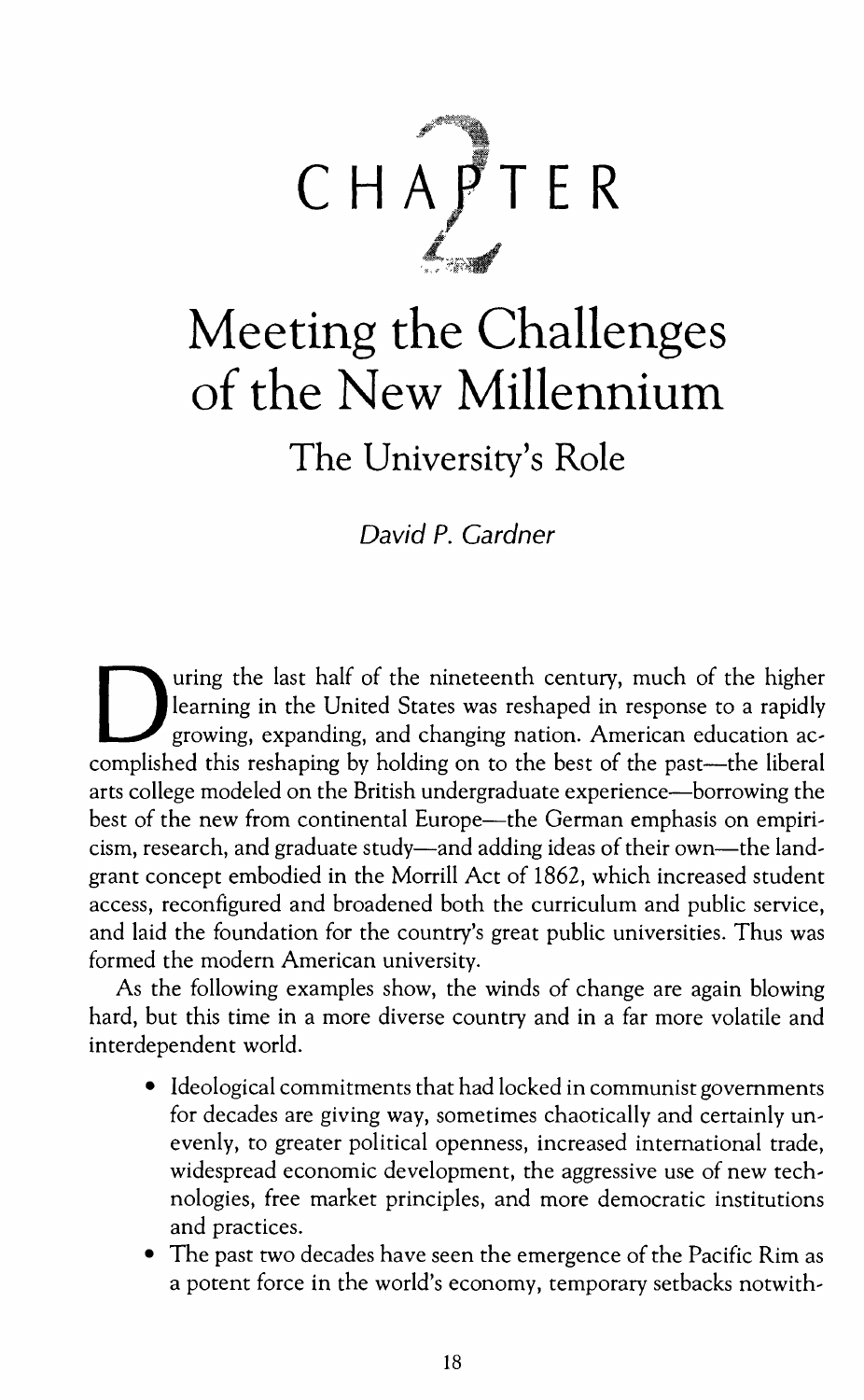standing. The rise of Japan and the newly industrialized states of Asia has challenged assumptions about American dominance of the global marketplace, our current successes aside, as will the impending economic and monetary integration of Western Europe.

- East and West are today struggling less with each other than they are struggling in common with the forces of modernity-the technological revolution, modem science, the industrialization of labor, and large-scale urbanization. These forces are changing the world not just at the margin but at the core.
- Ideas blow across political boundaries, even into the most insulated of nations and societies-disquieting, troubling, indeed, in some instances, overturning even the most ideological and inflexible of established orders, as occurred in the former Soviet Union.

All these forces-economic, political, ideological, religious, social, and cultural-are interrelated and global in their significance and effect; they are abetted by a revolution in telecommunications, commercial air travel, student and faculty exchanges across national boundaries, satellites, and the computer. The leading nations in this dramatically altered economic and political environment will be those with surplus capital, national self-discipline, advanced technology, and superior education. In respect to this agenda for the future, the United States has both advantages and disadvantages as it struggles to define its role and place in this changing world scene. The list of American problems will sound familiar.

- The growing gap between the country's rich and poor and an ominous growth in the underclass—the unemployable poor caught in a vicious cycle of drugs, alienation, broken families, and crime, especially in the inner cities.
- The erosion of our sense of community and civil life, and the corresponding diminishment of local governments as power and authority shift to state and federal authorities.
- The nation's troubled system of public schools, chronically underfunded and underperforming compared with many, if not most, of the world's advanced industrial countries.
- The disquietude within the body politic, in spite of a booming economy, attributable partly to the problems just mentioned, partly to the knowledge that the U.S is a less dominant player on the world scene, and partly, at least in the western and southwestern states, to largescale in-migration from Mexico, Latin America, and Asia, which is reshaping the ethnic and racial balance within American social, political, and economic systems, and straining society's assimilative capacities.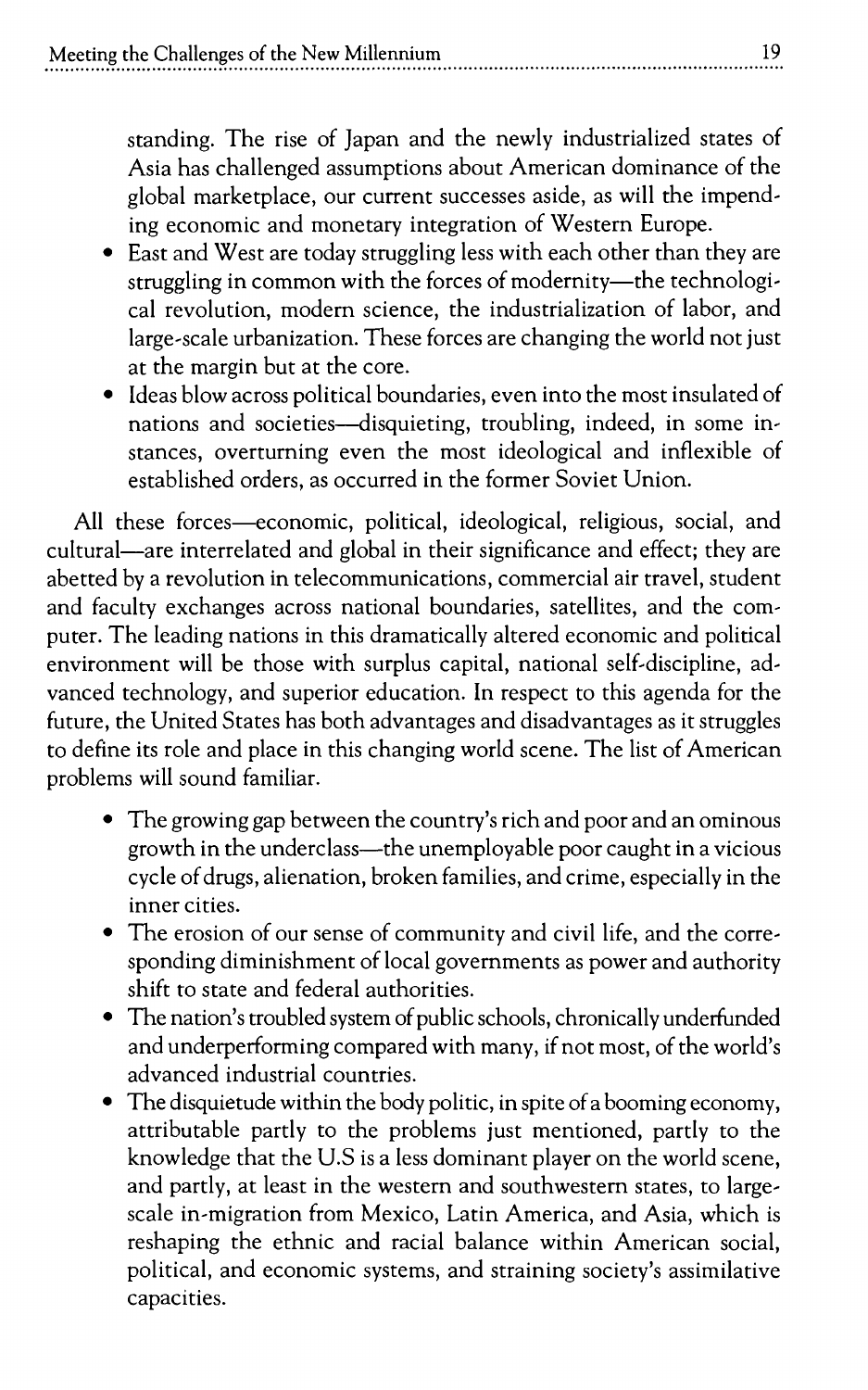On the other hand, the U.S. also has some striking advantages.

- The nation possesses remarkably stable political, social, and eco, nomic systems and fosters a society that not ohly adapts to change but actually encourages it. The American openness to new ways of doing things is a tremendous advantage in a world characterized by con, stant technological change, as is the nation's willingness to accept new talent and fresh ideas from throughout the world.
- The best American universities, with a handful of notable exceptions, are the finest in the world. The vigor of basic research enterprise in the U.S. is truly exceptional, and its democratic and open spirit helps ensure that the best flourish. Americans continue to capture most of the Nobel Prizes year after year, surely an indication that Americans are doing something right-or at least did so within the professional lifetime of the recipients.
- The creativity and productivity of American business also count for what is right in the country. Much is made these days of the shortterm focus of American companies-too much, in my opinion, because that view fails to take into account the extent to which American companies have recognized their problems and have re, structured during the 1980s and 1990s. Business has been more strategic and energetic in responding to change than have either the universities or government as the positive corporate bottom line today makes clear.
- The U.S. dollar is valued not only because of its comparative stability and strength in world currency markets but also because it is the currency of a society with an enormous capacity for adaptability, hard work, creativity, and an open attitude and a positive response toward change.

For the world generally, the most essential challenges in the coming years will be to deal with the diminishing sovereignty of nations, the growing balkanization of countries and societies, the increasing gap in wealth between developed and underdeveloped countries, the relentless growth of world population, the mass migration of peoples, the rising level of religious funda, mentalism, gross environmental degradation, shrinking stocks of basic food supplies relative to need, including water, and the education of the young for the world they will live in-not for the one with which we are familiar now.

The Western university, especially in the United States and unevenly elsewhere, has a vital role to play and a nearly unique capability to help with these problems because most of them will require knowledge, brainpower, skilled intelligence, and judgement to solve, or at least to manage. The university, of all institutions, has the capacity to help define these issues, to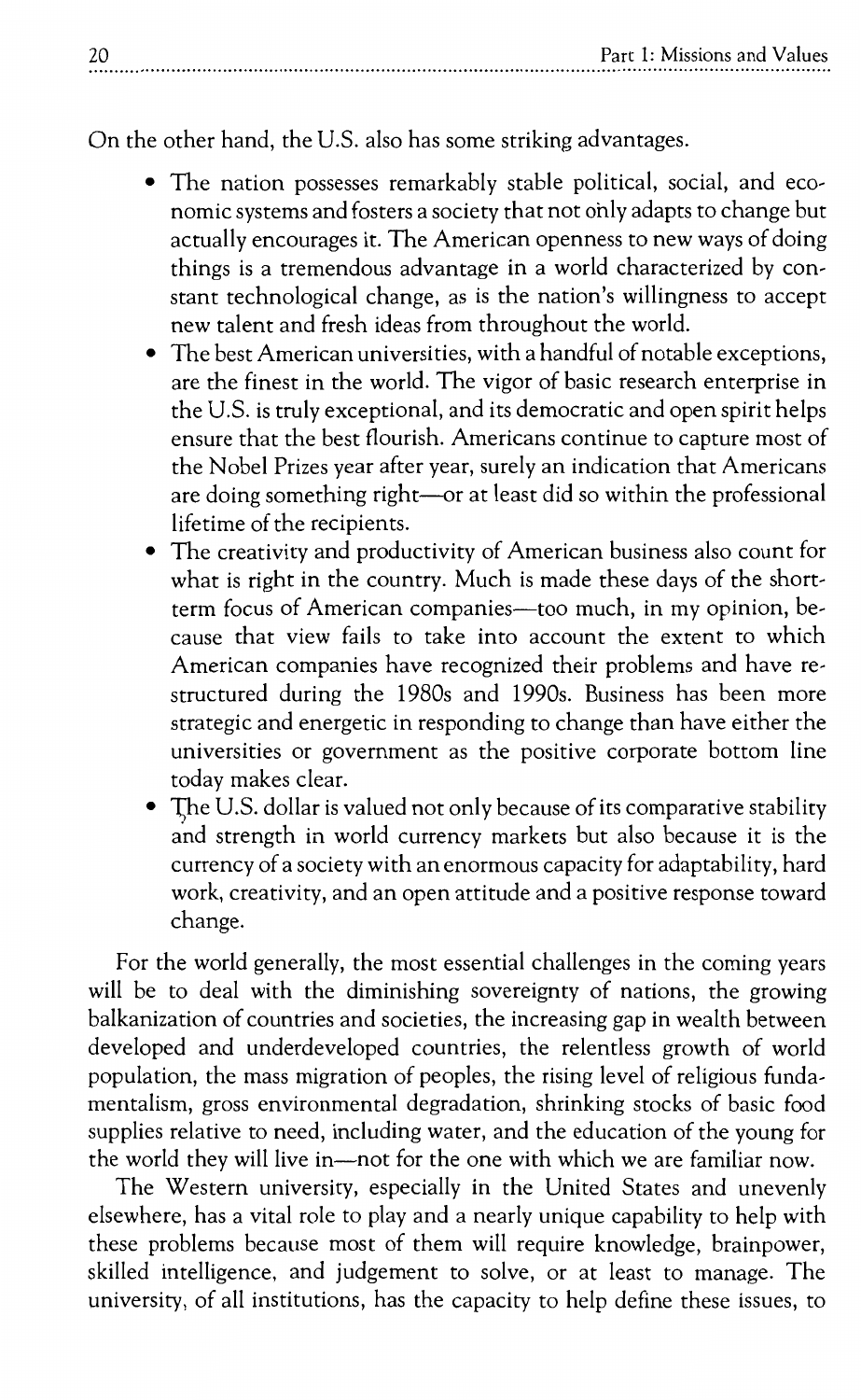analyze and examine them, to discuss creative ways of coping with them, and to share this knowledge and these insights not only with the young but also with the larger society. The university is also able to do so with less ideological or political bias and with more impartiality and objectivity than any other institution, public or private. Moreover, the university is the principal repository of educated and trained personnel, of the sophisticated tools and intellectual resources needed to do the work, and of the infrastructure critical to the task. It is *the* institution with sufficient experience, independence, and authority to carry out its work while possessing a credible reputation in the larger society.

In coming years, the university should be more central to efforts to comprehend and cope with these forces for change. The university, more than any other collective and credible enterprise in our society, should be playing the key role. The question, of course, is: Will it? The answer: Well, probably, but not inevitably.

# **ADVERSE TRENDS IN AMERICAN HIGHER EDUCATION**

If not deflected or checked, a number of adverse trends in the United States, could compromise or diminish the university's capacity to play its distinctive and natural role in this changing world.

#### **Public Funding**

The funding of public higher education nearly everywhere in the U.S. ebbs and flows with the times-with changing public attitudes towards government, taxes, and the universities themselves, and with the public's assessment of the universities' work and worth. And the universities have in the 1990s lost heavily on all counts, just as they did in the mid- to late-1960s, but today for fundamentally different reasons.

More than 30 years ago, the Free Speech Movement at Berkeley, general student unrest throughout the universities of Western Europe and the United States, and violent and widespread student demonstrations in the U.S. against the war in Vietnam led to dramatically reduced public support and respect for universities. This loss of respect damaged them, nearly irreversibly, for almost two decades. The mid- to late-1980s, however, were a period of healing and renewed support for universities from both the public and private sectors. The early to mid-1990s, in contrast, were financially hurtful to these institutions (nearly as severe in some instances as were the years of the Great Depression in the 1930s). Moreover, the universities were disproportionately hurt when compared with virtually every other aspect of publicly funded activities. The universities' position was weakened vis-à-vis growing public support and relatively better funding for schools, health, welfare, and prisons. It now appears that the loss of funding, unlike following the years of student unrest,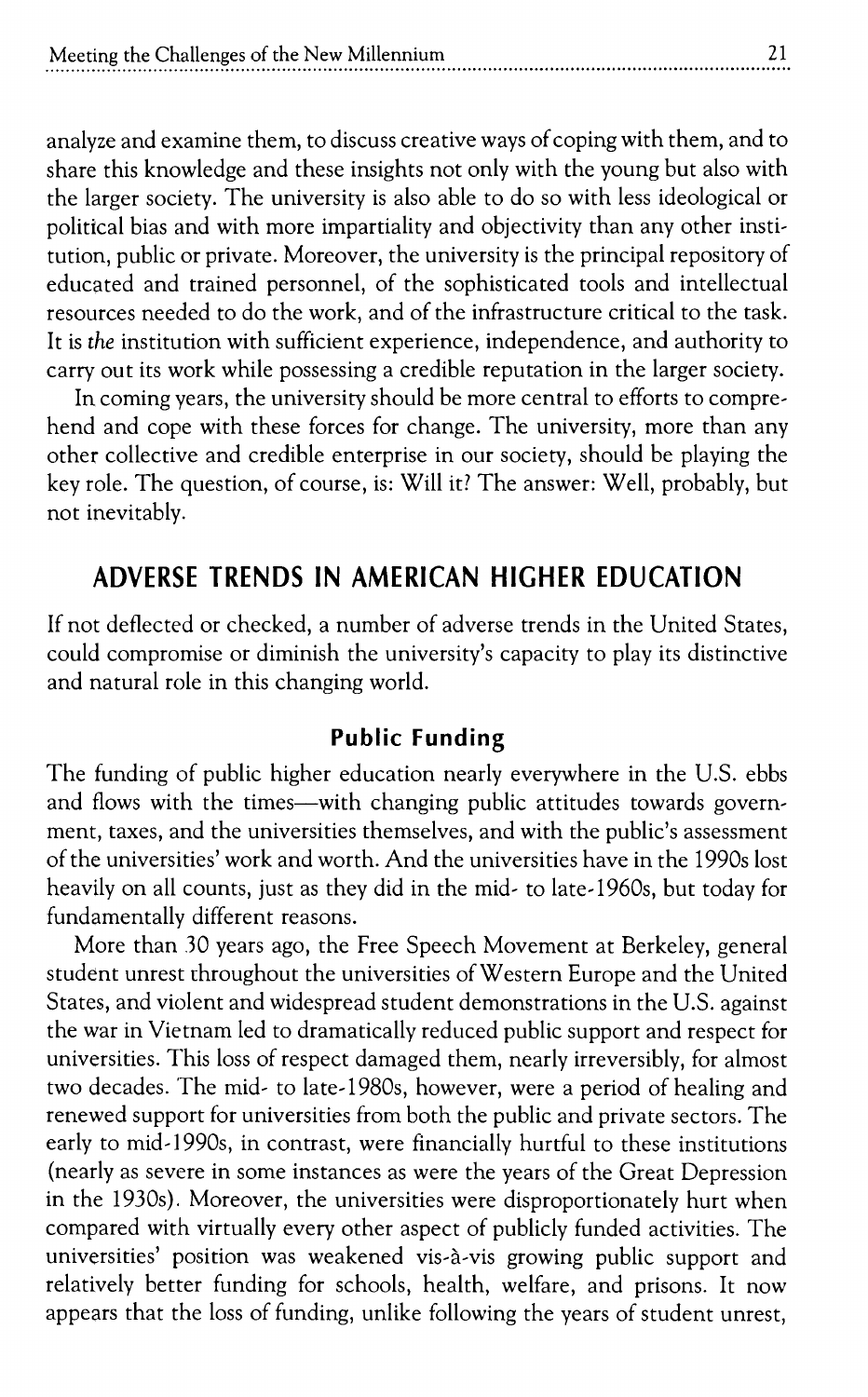will not be redressed even though significant increases in enrollment are imminent in many states and levels of tuitions and fees have reached historic highs.

The universities' response to these fiscal problems was to seek operational efficiencies, reduce services, erode student/faculty ratios, defer plant and equipment maintenance, reduce administrative staff, and increase tuitions and fees charged to students. These and other measures used over the years to deal with such fiscal stringencies were always thought to be more temporary than permanent. Today, they have become permanent, and the universities' response will now need to be concerned less with efficiency and more with purpose and pedagogy.

Governmental policies tend to abet, indeed, sometimes to mandate, such university responses through budgetary language and statutes or regulations enacted or promulgated to induce compliance. Examples are mandated levels of staffing; tuitions and fees; enrollment levels; staff and faculty compensation; space standards; and so forth. Such governmental mandates are not always unwelcomed by academic administrators and governing boards, especially during times of fiscal exigencies when they enable university authorities to escape responsibility for making such decisions themselves. Mandates also tend to shift attention from the more salient issues of purpose and pedagogy to those rooted in more familiar prose and politics. After all, bureaucracies and legislatures both prefer quantifiable solutions to more substantive and subjective ones.

#### **Govern mental Attitudes**

Another adverse trend is the growing perception by state legislators and members of the U.S. Congress that universities are indistinguishable from other special interest groups seeking access to the public purse, with no intrinsically compelling claims beyond their political influence to affect the process and outcome. Such attitudes stand in stark contrast to an earlier time when American universities and colleges were perceived by lawmakers as special institutions in society with unique and indispensable capabilities, singularly able to educate the brightest of each generation, to advance the cause of knowledge and truth by invoking the scholarly norms of impartiality and objectivity, and by sharing what they know with society as a whole.

These legislative viewpoints are widely shared by the populace as a whole, and the public is not amused. There is public frustration, even resentment, with rising levels of tuitions and fees; with teaching loads, especially in leading universities, that are regarded as unreasonably low; with the perceived subordination of teaching to research; with college and university commitments to affirmative action policies and practices that are no longer supported by public opinion; and with the rise of political correctness within the universities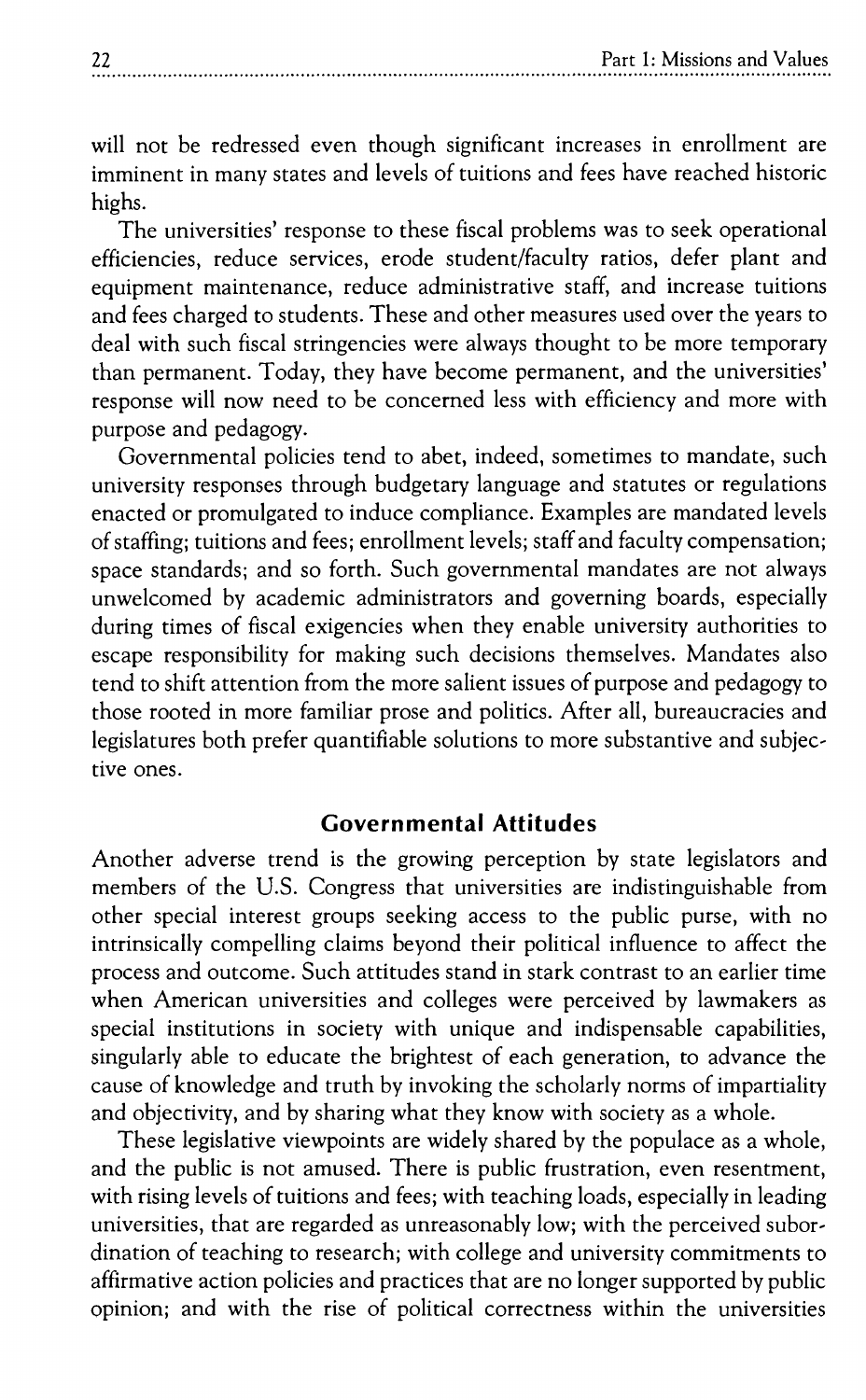themselves. These "realities" have come to be viewed by the public as betrayals of the social contract between the colleges and universities and the citizenry.

This social contract gave universities uncommon levels of autonomy in the administration of their internal affairs (e.g., admissions, curricula, degree requirements, tuition and fees, faculty appointments and promotions, and tenure) in return for an expectation that the costs to students would be attainable, applicants would be admitted or turned away based upon individual merit rather than group affiliation, teaching would be disinterested and have first call on the faculty's time and attention, and scholarship would be impattial. Only under these conditions, it was believed, could the university's role as a credible source of information, knowledge, and informed judgement be assured and the university's role as an authentic teacher of the young, rather than as a mere advocate for the jumble of personal biases of any given teacher or scholar, be secured. The fraying of this social contract has, in recent years, contributed to adverse public perceptions of American universities and has reduced the willingness of the voting public to fund them.

### **Structural Inefficiencies**

Universities also possess structural inefficiencies that impair the prospects for adaptation and change. Examples of such inefficiencies include clinging to the familiar and to custom even though they are less well suited to the future than to the past; excessive preoccupation with prerogatives, especially in the academic departments; and, in a university's institutional relations, being driven by practice and turf rather than by synergies and new ways of cooperat, ing and sharing to mutual advantage. One does not read of mergers or even joint ventures in higher education as one does in the corporate world.

#### **Student Expectations**

Another adverse trend is the incipient tension between student expectations and the colleges and universities in which they are enrolled. This tension is more dimly than clearly perceived by all parties, but it is there nevertheless. Today's students have a heightened sense of their own independence that is at odds with the institution's sense of its own authority. For example, the Western universities' sense of self is embodied within the history and customs of 800 years of university life. Such matters as the purpose of learning; the transmission of the culture from one generation to the next; the formulation and structuring of knowledge into a cohesive and credible curriculum; and the subordination of the student's judgement to the authority of the professor in such matters as required courses, pedagogy, standards, and evaluations are all regarded as within the authority and discretion of the university to define or decide, or, if disputed, to settle. But the students' view has become that of a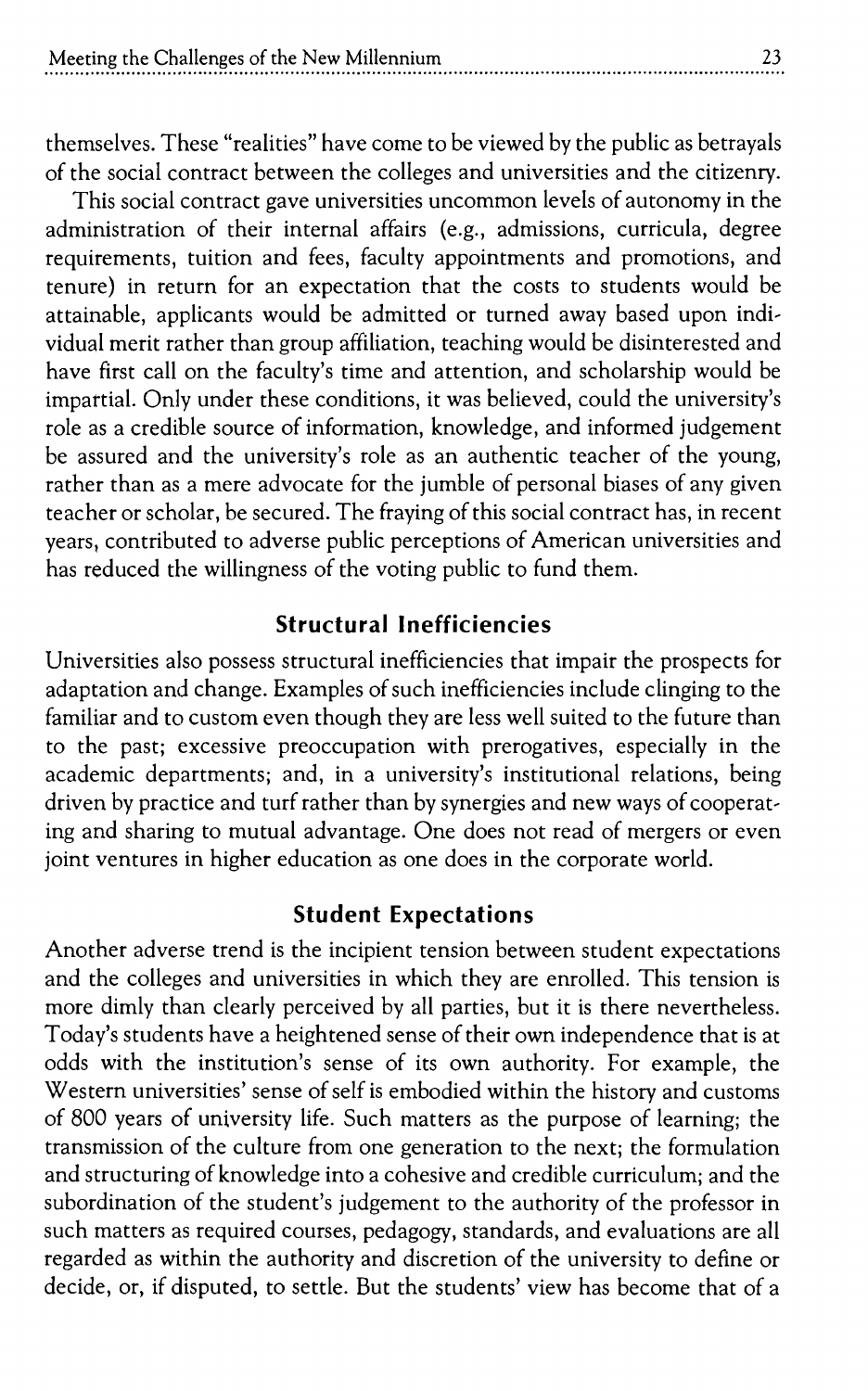consumer and, as with most consumers, the worth of what the university offers or requires is "priced" by students not so much within the academy's historic norms and values but more within the vocational or professional ambitions of the individual student.

The universities' awkward, but generally accommodating response, has been (1) to multiply vocational, pre, professional, and professional programs while shrinking the liberal arts and their place in the newer curricular schemes; and (2) to commercialize both its curriculum and much of its research, e.g., technology-transfer policies, patent and licensing policies, faculty leave policies, gift and grant policies, and linkages between universities and privately and publicly held corporations worldwide.

## **Learning Preferences**

Finally, little systematic account is taken by faculty members, or university administrators and governing boards for that matter, of how today's undergraduate students prefer to learn. Thus, there is a disconnect between students who come to the universities steeped in technological, electronic, and other visually based methods of learning and a university pedagogy that is rooted more in the past than planted in the future, at least in the lowerdivision or pre,specialized programs and majors. Moreover, there has been an explicable, but barely defensible, institutional hesitancy in responding to distance learning possibilities and related issues bearing on the time, manner, and place of the teaching function, including the age and other changing characteristics of the student body.

## **CONCLUSIONS**

These impediments to change, and others, will delay, but, in the end, will not prevent university reforms over time. But one should not fail to recognize that such changes, taken collectively, will have a profound effect on our colleges and universities, and not just on this or that aspect of university life but on the totality of its culture and its place in our society as well.

Bill Chace (1999), president of Emory University, in underscoring this prospect, recently observed that

the change most important to the academy as a powerful medium by which values in our culture are expressed, modified and reinforced, is that the "hallowed" or "sacrosanct" idea of the campus is eroding. Where once professors and what they professed enjoyed both the prestige and the vulgar scorn of all those matters removed from the everyday nature of American life, they now are more and more a part of that life. They have been "desanctified." ... Each such change can be understood, absorbed,